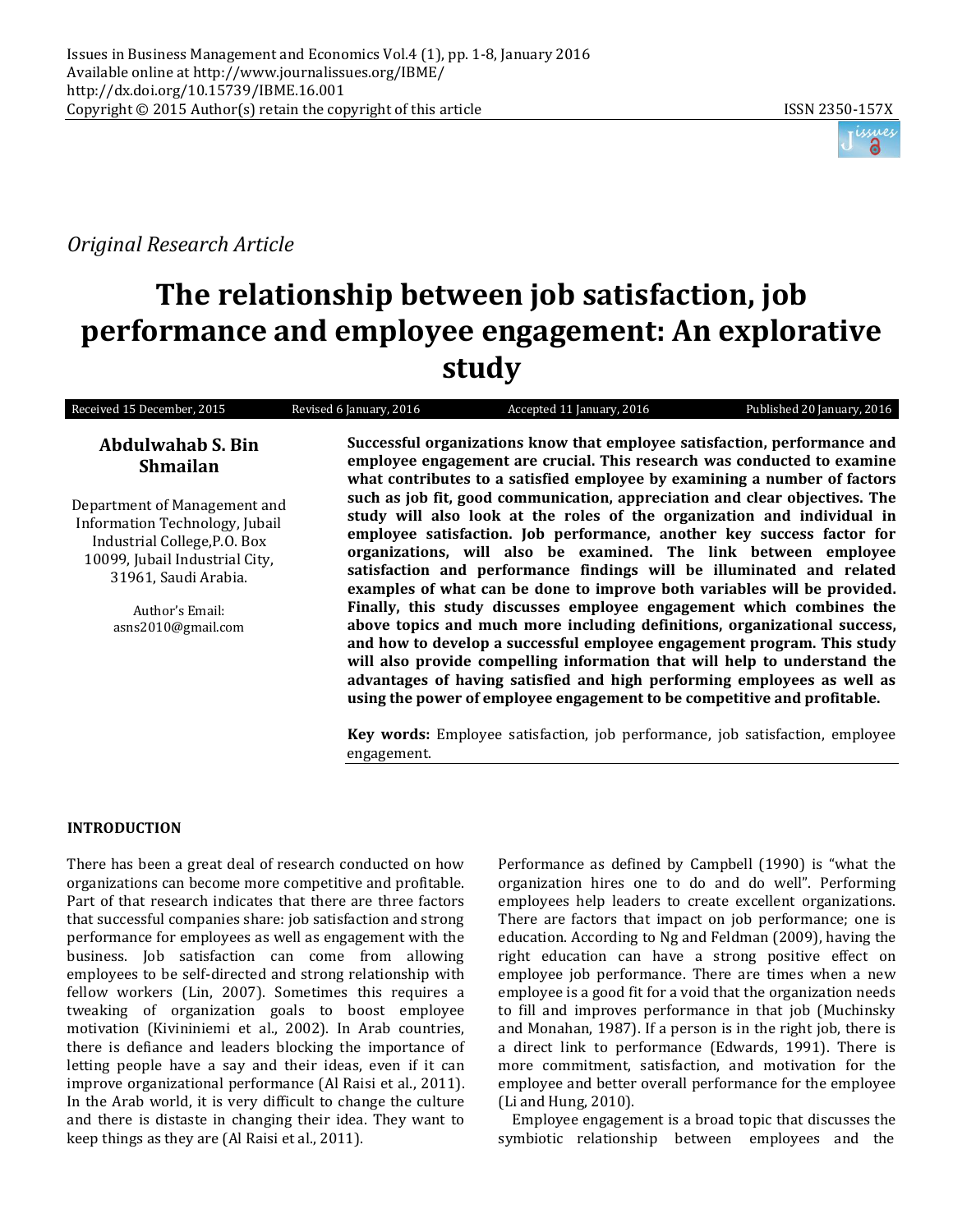organization. It also links employee satisfaction and performance. Engaged employees have a level of commitment and emotional attachment to the organization (Demovsek, 2008). Employees develop a bond with an organization and that creates better business. If that emotional connection to their career, relationships with other employees and the organization are present, they perform better and serve the organization better (Scarlett Survey).

The objective of this study is to answer the following research questions:

1) Study and understand the factors influencing employee satisfaction and job performance.

2) Determine the correlation between job satisfaction and performance and employee engagement.

## **Contribution of the study**

The following are the contributions that this research study provides:

1. Help organizations understand the importance of having the right people in the right position.

2. Encourage organizations to increase the level of employee satisfaction and performance.

Provide organizations and staff with information on the benefits of having high employee engagement and how engaged staff contribute to success.

#### **Literature Review**

#### **Employee satisfaction**

Successful organizations depend on the high performance of their employees to meet their objectives. In order to achieve their strategic aims and keep their competitive advantage, their employees must perform at high levels (Lado and Wilson, 1994; Dessler, 2011). Organizational behavior philosophers believe that it is also crucial to have the right employees for the right jobs (Kristof-Brown et al., 2005). The person-job fit is important because it determines whether or not the employee is well-suited for the job (Zheng et al., 2010) and whether the employee will be committed and productive to the organization (Rousseau and McLean Parks, 1992).

Examining job performance as a concept can be done in a number of ways including the ability of an employee to achieve their targets and organizational standards (Eysenck, 1998; Maathis and Jackson, 2000; Bohlander et al., 2001). Campbell (1993) defined performance as "synonymous with behavior which is something that a person actually does and can be observed". According to Campbell (1990), employees are hired to perform with efficiency and effectiveness (Aziri, 2011). Organizations need to understand that employees have their own requirements and personal wishes that need to be

considered. This can determine if the employee feels positive or negative about the organization and needs to be treated individually (Schermernorn, 2010). How satisfied an employee is with his or her job depends on their values and motives (Siddika, 2012).

Researches in the past have examined a number of elements that can affect job performance. Jaramilloa et al. (2005) and Al Ahmadi (2009) showed that a crucial element is employees' commitment to their job. There is also a strong connection between being satisfied at their job and their performance (Gu and Chi, 2009). Sarmiento and Beale (2007) and Al Ahmadi (2009) studied the connection between education and job performance and obtained a surprising result which was a negative connection. Ng and Feldman (2009) found the opposite that education was a positive influence on job performance. Other studies by Karatepea et al. (2006) and D"Amato and Zijlstra (2008) found that a person's self-motivation and efficiency has a positive effect on job performance.

The theoretical concepts of fit according to Kilchyk (2009) states that "either the supplementary versus complementary view or demands-abilities versus needssupplies view is also known as supplies-values fit". In an earlier research conducted by Muchinsky and Monahan (1987), they indicated that work can be divided into two extents of which "the first is the supplementary versus complementary while the second is the demand-abilities versus needs-supplies". When a person's distinguishing traits are similar to their organizational environment, then it is a supplementary fit (Sekiguchi, 2003). The fit is complementary when the traits of an individual fill the vacuum or emptiness of an organization thus broadening the organization's capabilities (Muchinsky and Monahan, 1987).

Research in the 1990's focused on the person-job fit with regard to the employee's wishes (employee related) and organizational mandates (job related). Edwards (1991) determined that employees with high person-job fit produce better results. There are a number of variables for person-job fit identified in the 1990's researches (Caldwell and O'Reilly, 1990; Edwards, 1996), including commitment to the job (Behery, 2009; Kristoff - Brown et al., 2005), job satisfaction (Erdogan and Bauer, 2005; Kristoff - Brown et al., 2005) performance and personality (Erdogan and Bauer, 2005).

Organizations must meet their strategic aims and advantage in the marketplace by employing and keeping high performing employees (Lado and Wilson, 1994; Dessler, 2011). In SMEs, the level of high performing individuals is lower because in many cases their employees may not have the right skills (Saleh and Ndubisi, 2006) and the ability to perform at high level standards (Aris, 2007). Successful organizations make sure that there is a good match between the employee and the job (Kristof-Brown et al., 2005). SME tends to experience lower production by employees. It may be necessary to see if there is not a good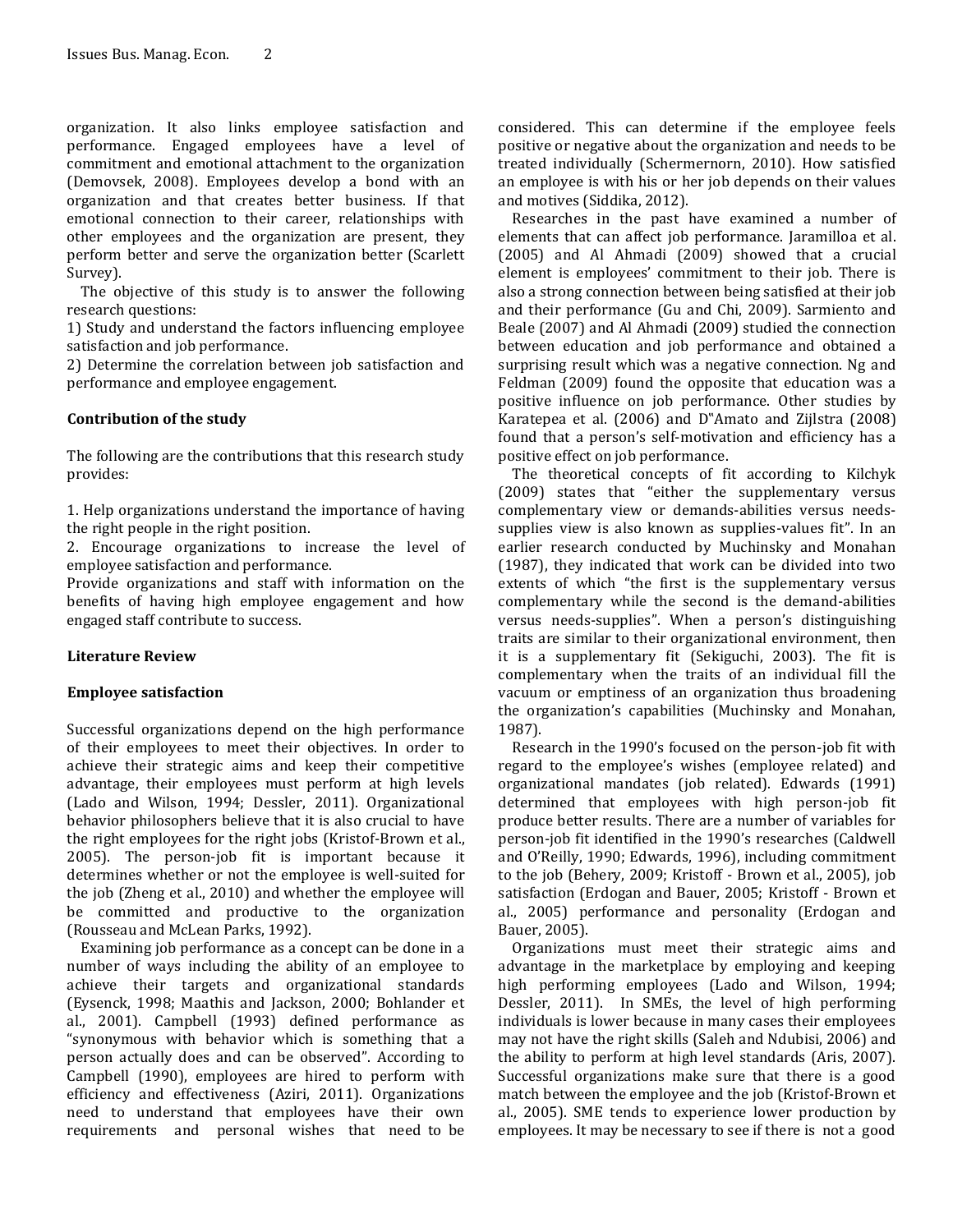employee fit for the job or there are other reasons like not having the right skills that creates the lower performance (Edwards, 1991). Lawrence (2004) found that the right person-job fit may also be tied to the knowledge and skill set of the employee. Not having the right skills may contribute to lack of employee engagement.

## **Employee performance**

According to Gallup, employees who are highly engaged in their organization produce high levels of customer care, retention, productivity and generate higher profits (Luthans and Peterson, 2002). The poll also revealed that employees the bottom 25% had lower sales, more issues with customers and increased staff turnover vs the top 25% who had much higher and positive scores (The Gallup Organization, 2004). Those employees that have a rational commitment are less likely to be top producers. It is in employers's best interest to have as many "true believers" as they can (Buchanan, 2004). These people tend to produce more for the organization than those who have low engagement and may contribute to a loss.

The Gallup Organization did a survey in 2004 on the effects of engaged and unengaged workers. In the UK, unengaged workers cost their companies \$64.8 billion a year. In Japan, the loss in productivity was \$232 billion due to a low engagement ranking of 9%. An engaged employee or employees can be valuable assets to the organization when it comes to competitive strength (Joo and Mclean, 2006). Productivity and employee retention increases with employee engagement (Lad and Wilson, 1994).

In 2006, a groundbreaking survey of 664,000 employees globally was conducted on employee engagement by the Society for Human Resource Management (SHRM). The study revealed that there was a differential of 52% for increased operational income from those organizations who had poorly engaged employees and those having highly engaged employees. Another survey was conducted in 2006 that surveyed on 7939 business units in 38 countries and showed that customer satisfaction, profitability, turnover of staff and less work mishaps were due to a higher satisfied and engaged staff (Norwack, 2006). Engaged and satisfied employees tend to be top performers who are committed to the organization (Woodruffe, 2006; Lockwood, 2006). When an employee is engaged they serve customers better and therefore contribute more to the organization's ongoing profitability.

# **Employee engagement**

Employee engagement is an "emergent working condition and a positive cognitive, emotional and behavioral state directed toward organizational outcomes" (Shuck and Wollard, 2009). Another definition describes employee engagement as the readiness of workers and their skills to help their organization be successful by being flexible in

different situations (Perrin's Global work study, 2003). Shuck and Wollard (2009) also define employee engagement as a growing working state in which the employee's perceptions, feelings and behaviors are aimed as the desired organization results. One more definition comes from Maslach et al. (2001) who views employee engagement as an energetic state of involvement with personally fulfilling activities that enhances one's sense of professional efficacy." Thier opposites are "burnout dimensions of exhaustion, cynicism and inefficacy (Maslach and Leiter, 2008). Employee's connection and commitment to the organization are also key to employee engagement (Demovsek, 2008).

True engagement occurs when all employees in an organization are passionate about the business strategy and are committed to it its success (Right Management, 2006). Employees have more than work satisfaction, they are gratified to serve and are promoters of the products and brand name. There is evidence that employee engagement increases productivity and overall performance, creates a better and more productive work environment, reduces non-attendance and employees leaving (Caplan, 2013). In a study in the GCC countries it was discovered that when employees are engaged, they tend to produce more and put in more effort to help their organizations (Singh et al., 2012). There are however challenges faced by employers to determine what employee engagement is and what values create it as there are many theories that are unclear concerning the subject (Saks and Gruman, 2014).

Studies were conducted in 2010 in India to determine the levels of engagement of employees during that year (Blessing and White, 2011). Their research revealed that 37% of the employees were engaged. These numbers varied among gender, job functions, structure and size of organizations. Older and married employees were more engaged than their younger counterparts. There was also a correlation between industry and engagement. Banking employees had low engagement and those working in healthcare and chemicals were highly engaged. Having the right success factors in the job were seen as motivators by Indian managers. The first was having a career development path including training (28%), being able to do what an employee does best was second (21%) and the final was challenging work (15%) (Blessing and White, 2011).

It is clear from the research that employee job satisfaction is essential to employee engagement. In India, Blessing White (2011) conducted a survey to determine employee engagement among employees. The results revealed that 37% were engaged in India and this level varied across India as "they also vary across organizations, organization size, gender, workplace structure, and functions. Younger employees are less engaged as compared to older and married employees. Employees in healthcare and chemicals had maximum engagement levels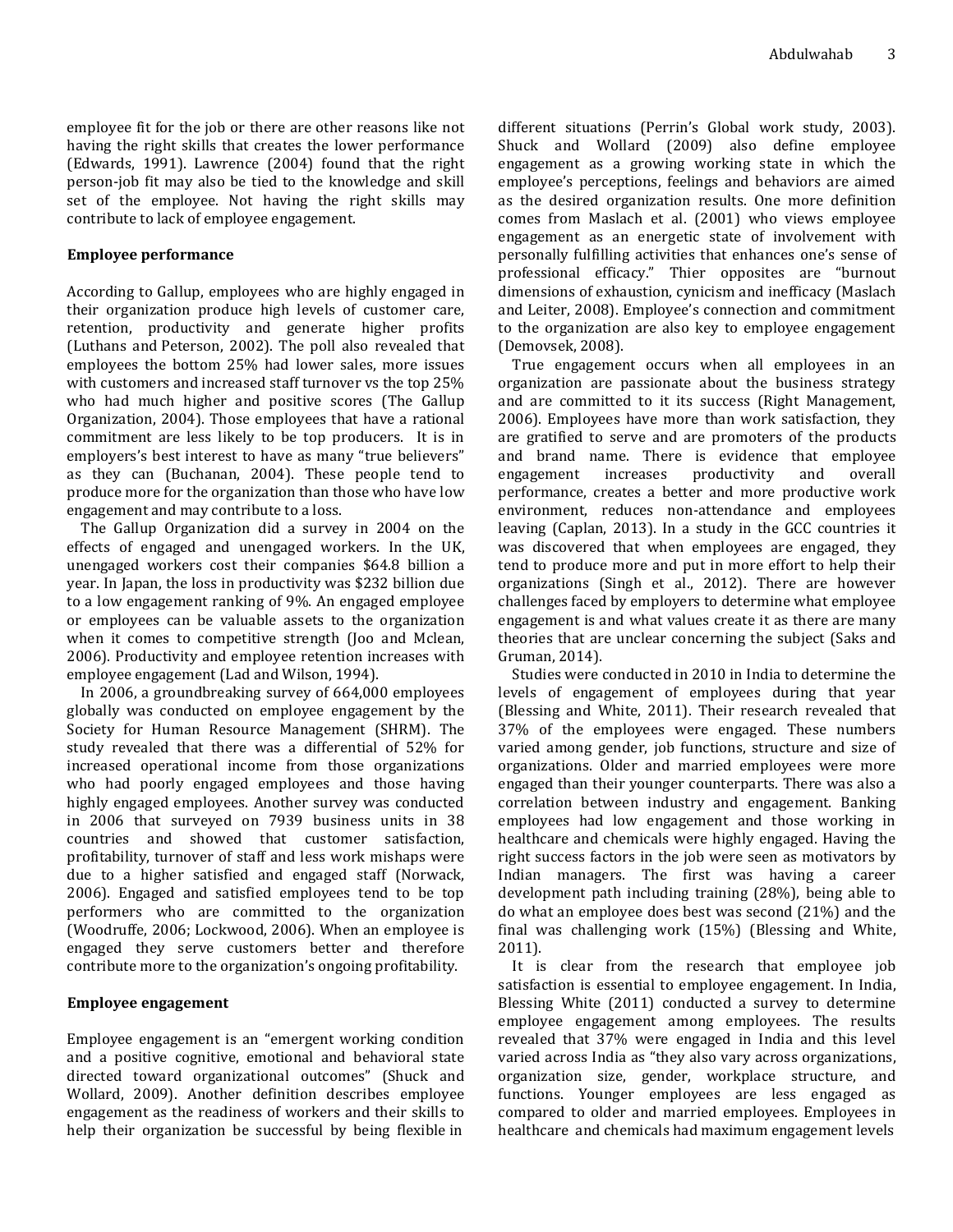| Table 1. Top motivators for employee engagement |  |
|-------------------------------------------------|--|
|-------------------------------------------------|--|

| <b>Motivator</b>                                             | <b>Description</b>                                                      |  |
|--------------------------------------------------------------|-------------------------------------------------------------------------|--|
| Trust and integrity                                          | Employees believe that the leaders of the organization are listening to |  |
|                                                              | them                                                                    |  |
| Care and meet their needs                                    | Leaders are trustworthy and lead by example                             |  |
| Nature of the Job                                            | How involved and independent employees are                              |  |
| link<br>organizational<br>between<br>The<br>employees<br>and | Employees understand what is expected of them in terms of performance   |  |
| performance                                                  |                                                                         |  |
| Career growth opportunities                                  | Opportunities for employees to progress and get promoted.               |  |
| Pride about the company                                      | How the self-esteem of workers is increased by working for the          |  |
|                                                              | organization                                                            |  |
| Co-workers/Team members                                      | How they feel about their team, their work and the organization         |  |
| Employee development                                         | How much effort the organization puts into developing their people      |  |
| People's relationship with their leadership                  | The value of the relationship between leaders and employees.            |  |

Source: Author (2015).

while banking and financial services had the least."

In those surveys, managers of Indian firms showed three factors that determined employee engagement:

- 1. Career development activities and training 28%
- 2. More opportunities to do what one does best 21%
- 3. More challenging work 15%

Further, it is determined that the when employees are content, it could be beneficial for management to improve employee enhancement through a new program. According to the Journal of Economic Development, Management, IT, Finance and Marketing (2012) the following are suggestions to improve engagement:

- 1. Communication activities
- 2. Reward schemes
- 3. Activities to build the culture of the organization
- 4. Team building activities
- 5.

In order to achieve employee engagement, there must be employee performance. There is proof that employees who are engaged are better workers and top performers.

Gibbons (2006) in 12 different research studies concluded the following to be top motivators for employee engagement as shown in Table 1. Identification with the organization and emotions can be essential factors in employee engagement (Towers Perrin, 2003). Being part of an organization, being stimulated and acknowledged creates a sense of engagement. Emotions and the feelings of personal satisfaction also create stronger engagement. Other research suggests that there is also a constructive effect on employee engagement due to happy customers, high production, staff retention, the success of the organization and strong earnings (Richman, 2006; Baumruk, 2004). In order to have employee engagement, there must be 'meaningful business results and performance in many organizations' (Harter et al., 2002).

There is a research that found that employee engagement is the degree to which employees are focused and immersed in their jobs (Saks, 2006). According to his research, there are "two types of employee engagement: job engagement and organizational engagement". How engrossed employees are with their own performance is job engagement. Organizational engagement is the "extent to which an individual psychologically present as a member of an organization".

Organizational commitment has as significant impact on over all employee engagement. As this type of commitment increases, so does employee engagement (Schaufeli and Salanova, 2007). This can also contribute to overall job satisfaction, better performance, less days off, better health, proactivity and more motivation. Organizational commitment has two components that impact on engagement (Hakanen et al., 2006; Saks, 2006; Demerouti et al., 2001; Maslach et al., 2001; Brown and Leigh, 1996) and need to be addressed. They are continuance commitment and normative commitment.

An interesting theory was developed by Konrad (2006) that engaged employees are those who are involved in the creation and applicationof workplace processes and workplace change. His research also found that engagement of employees reduced employee turnover. Effective management also made a difference in high performance by involving their employees their jobs (Ruth and Ruth 1998). There are other factors as well that influence employee engagement including proper selection of employees, effective training, sharing of power, sharing information and reward systems for good performance systems, Vance and Mathieu, (1999). Having a participative work environment was also important to employee engagement.

The effectiveness of human resource management (HRM) and the "context of high involvement work practices" according to Boon et al. (2005) and Saima (2011) can significantly influence employee engagement. (HRM) practices were studied and their effectiveness in employee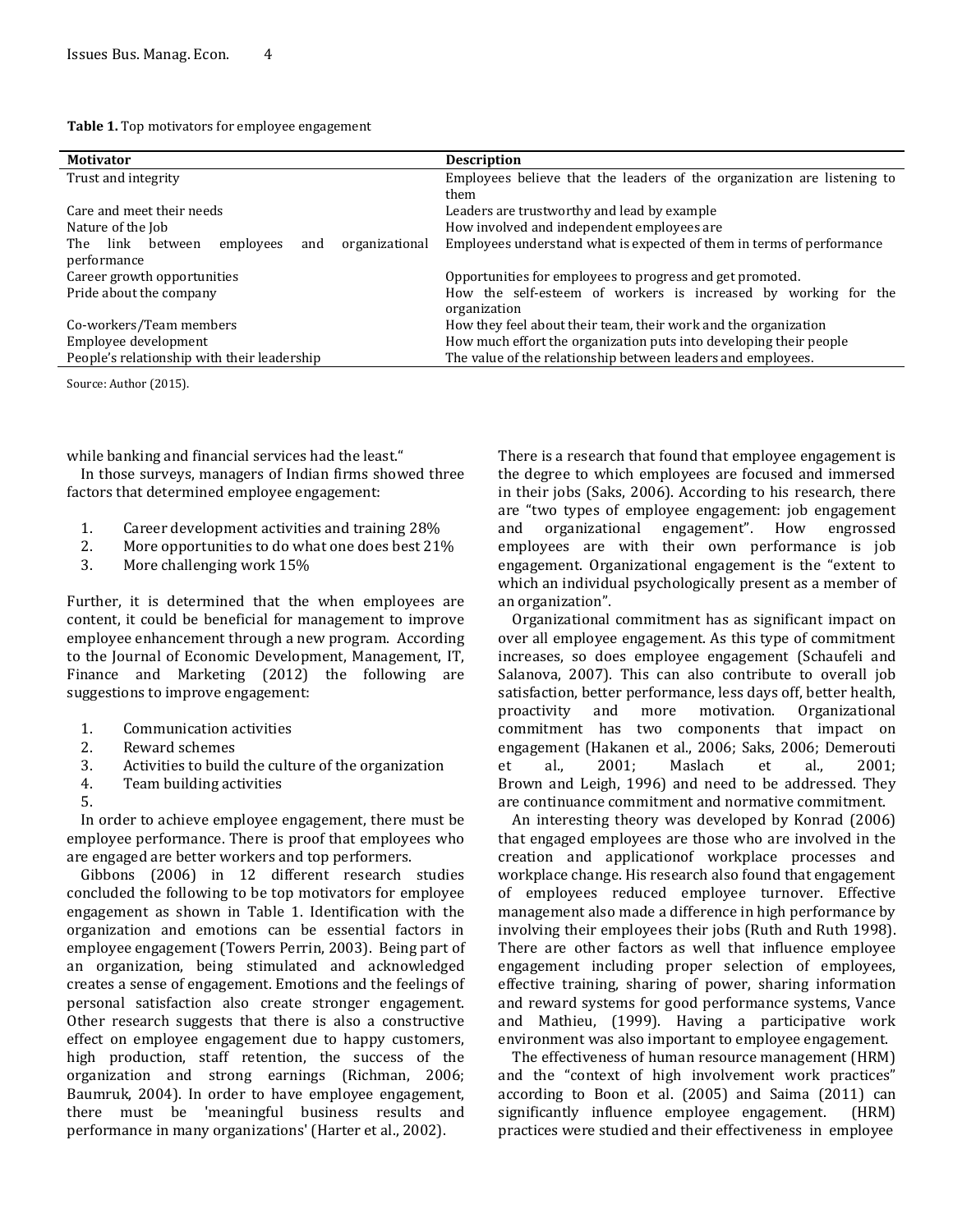engagement reviewed. It was determined that teamwork, empowerment, reward and communication had a very positive effect on engagement. An organization's willingness to care for her employees strongly influences engagement.

Effective communication with employees, as Saunders (2008) indicated makes them feel as if they are part of the organization and valuable. Listening to employees effectively is an effective way to make people feel more engaged. According to CIPD (2011), if an organization truly listens to their employees, they will feel more valued and this can be a strategic instrument for employee engagement. In the research by Daprix and Faghan (2011), transparent communication is critical for employee engagement and employees trust in management. This contributes also to a positive corporate culture. Strategic HRM should view communication as a key role for them. The employee engagement program according to Shuck (2011) must be championed by HR and connect business goals to employee performance. This is done by attracting the right employees and making the environment positive so employees want to stay. HR can facilitate the process by providing assistance to managers to ensure that employee engagement is effectively implemented (Shuck, 2010). There must be a connection between HR and the line managers for this to succeed Johnson (2004). Transparency and fair policies from HR must be understood by line managers (Truss et al 2012).

HR, when implementing employee engagement must make sure that the workforce strategies are connected to the strategic goals of the organization. The HR experts will be asked to create better employee engagement and if necessary intervene to improve efforts (Truss et al., 2012). It is important for management and HR to have good communication and understanding of policies and procedures (MacLeod and Clarke, 2009; Brooks, 2010). In another research by Gatenby et al. (2008), it was concluded that HR policies and procedures have an unequivocal effect on employee engagement. Understanding must be present at all levels of the organization. Employees and their managers both have a uniform accountability in order for successful engagement to occur (Khan, 1990).

Employee engagement is 'a positive, fulfilling, workrelated state of mind that is characterized by vigor, dedication and absorption' (Schaufeli et al., 2002). Research has found that it is not a short term condition and is more a "persistent and pervasive affective-cognitive state that is not focused on any particular object, event, individual, or behavior" (Schaufeli et al., 2002). Engagement is not seen as a mindset but rather someone being engrossed in their job and performing well on it (Alan Saks, 2006).

There has been additional focus of late on whether or not satisfaction can be seen as an independent variable for employee engagement (Riordan et al., 1997; Valentine and Fleischman, 2008). On one hand research claims that employee performance, success of the organization and

profitability result in employee engagement (Bates, 2004; Richman, 2006; Saks, 2006). Newer research suggests that there is a decline in employee engagement thus more disengaged employees (Gross, 2010).

In a research conducted my Mary St Bernard Johnson (2010), she determined that organizations need to have leaders who have excellent abilities at achieving their core if the organization is to be a global player in the economy. The team leadership must be engaged to produce excellent performance. To be engaged, there must be commitment from the top of the organization. Engagement can be a very long process for organizations (Markos and Sridevi, 2010). They also believe that poor management leads to disengaged employees and a lack of commitment. Their research also found a way to solve this problem by taking the following engagement steps:

1. Start it on day one

2. Start it from the top

3. Enhance employee engagement through two-way communication

4. Give satisfactory opportunities for opportunities for development and advancement

5. Give employees appropriate training

6. Have a strong feedback system

- 7. Build a distinctive corporate culture
- 8. Focus on top performing employees

Recent research conducted by Sakovska (2012) believes that "employee engagement is influenced by three conditions: meaningfulness, safety and availability". In her research, she also found that if employees like their job and find it significant they will be more self-directed and motivated to grow in the organization.

A study was conducted on banks with regards to employee by Perrin (2004) and he found that what drives employee engagement are the emotional feelings the employees have regarding their organization and how they become "ambassadors" on their behalf. There was a great deal of need to improve further engagement and only three factors received 50% of the responses. Two of them (training and development) produced excellent results in employees who had "3.74 higher operating margin and 2.06% higher net profit margin than average".

Sharma et al. (2010) believe that organizations and their staff have a synergetic bond in which they are both dependent on each other to achieve their desires. Engagement must then be an on-going process instead of a one individual event (Sharma et al., 2010). Their research also concluded that fairness and acknowledgement are important to getting commitment. Two other important factors are career development and remuneration. Having good communication channels and a positive organizational culture can also influence employee engagement (Swatee et al 2012). Another survey indicated that some employees find more motivation in their work life than their personal life (Pradeep et al., 2011). Research also found that there is a link between employee engagement and strong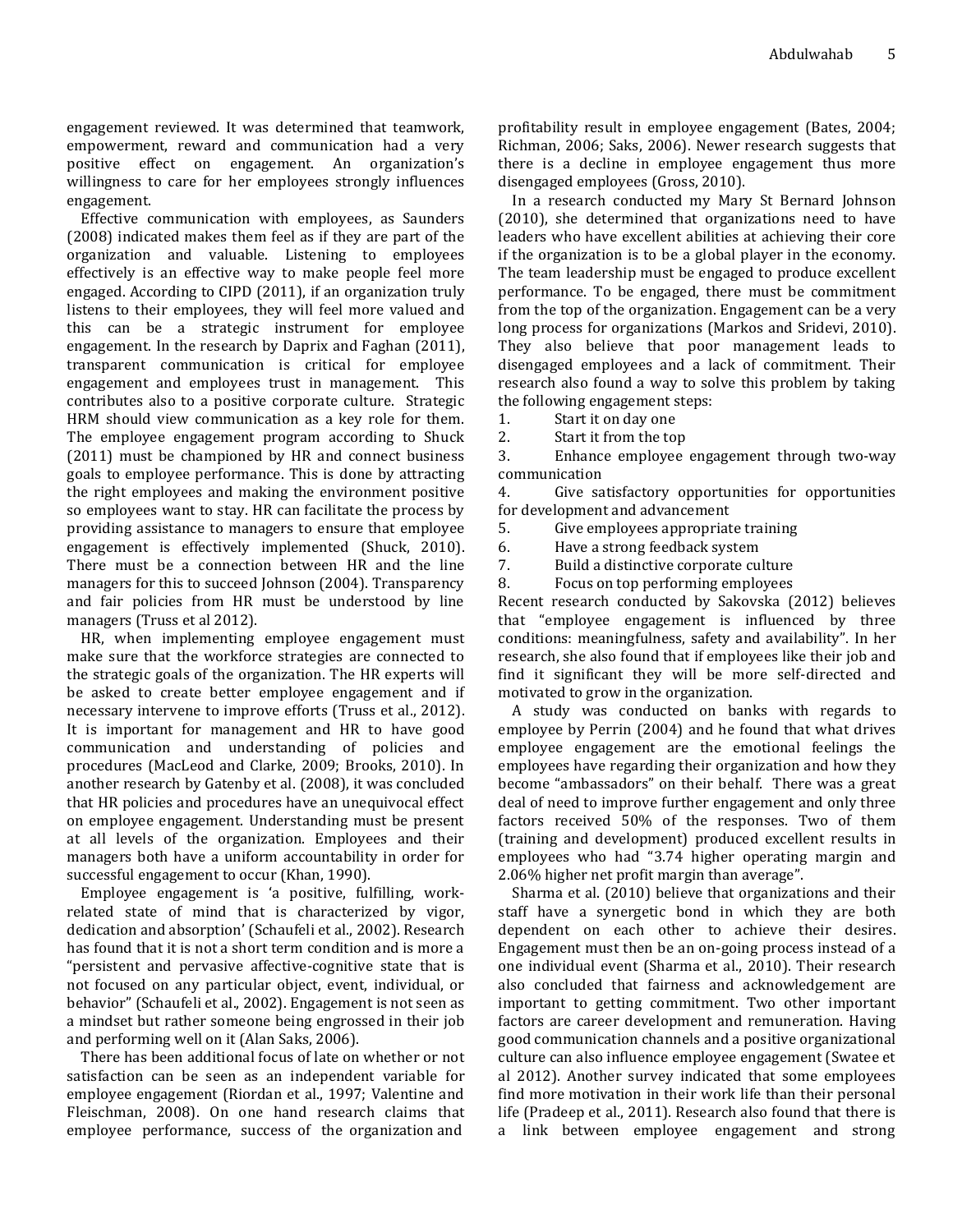business performance (Bhatt, 2012).

### **METHODOLOGY**

The methodology of this study is exploratory in nature and is deemed appropriate for the purpose of this research. The research methodology used in this paper is based on review of literature and focuses mainly on literature on employee job satisfaction and employee engagement. The purpose is to offer an overview of significant literature published on these topics as an initial investigation that may lead to further research and contribution in these fields. The review aims to provide an understanding of issues, unresolved questions and difficulties and highlights some factors that may contribute to the success of job satisfaction for employees and its connection to employee engagement.

### **FINDINGS**

1. Employee satisfaction is directly linked to employee engagement.

2. Employee satisfaction makes good business sense and increases productivity and career enhancement

3. Employee engagement can vary country to country

4. It is good for management to understand what motivates their employees and what they need as individuals

5. Poor employee engagement can cause organizations to have lower profit margins, poor customer service, high employee turnover and decreased competitive edge.

6. Engaged employees are looking for meaningful work, safety and available superiors

7. Engaged employees become "ambassadors" for their organization

8. Having an employee engagement plan is important but can take time to develop

9. Objectivity and recognition are essential to organizational commitment from employees

# **RECOMMENDATIONS**

Several recommendations are put forward from this research thus:

1. Use information from this research to develop a detailed plan of how to create an employee engagement plan

2. Do a more exhaustive examination of different countries to determine best practices for employee engagement and the effects of culture

3. Conduct pilot projects to measure employment in emerging nations and regions like the GCC.

### **Conclusions**

This study examined the relationship between employee

satisfaction and performance. The literature confirms that satisfied employees do perform better and contribute to the overall success of an organizations. On the other hand, employees who are not satisfied do not perform well and become a barrier to success. The research suggests that this is a global phenomenon and by focusing on improving satisfaction and performance, organizations can be more successful. It is in the best interest for them to determine ways to improve employee satisfaction. One sure way is to make sure that the right people are selected for the right jobs. If this is not done, both satisfaction and performance will suffer.

Employee engagement can also contribute to organizational success. Having satisfied employees who perform better and are in the right jobs, helps foster engagement. Having employees who are present and committed are also key factors. Engaged employees want good communication with their superiors, work that has meaning for them and motivates them, and it is a safe place to work. On the other hand, unengaged employees demonstrate poor customer service, lack of commitment and poor performance. Their participation is lack luster, they do not excel and do not care about the success of the organization. Engaged employees produce better financial results, are proud of their organization and demonstrate enthusiasm. It makes financial and motivational sense to foster employee engagement.

Employee engagement is a process and cannot be created in a day. According to the research, good organizations put processes in place to ensure engagement and increase it. These include planning, employee input and satisfaction, strong communication and an understanding of what motivates employees. Engaged employees are challenged in a positive way, allowed to have some autonomy, feel valued and respected. There are opportunities for personal and professional growth including promotions. Commitment and communication is a two-way between management and staff.

Successful organizations understand the benefits of happy staff, excellent performance and employees being engaged. There is, in most cases, better financial performance and a motivated workforce. The literature contained in this study clearly underscores these concepts and gives the reader a sense of the importance of fostering employees in this way. Understanding these principles can be the difference between success and failure

## **Further research**

There may be some opportunities for future research based on the information in this study. It is clear that employee satisfaction is key and that job fit is an effective tool to foster job satisfaction. A research study may be developed that asks successful organizations how they find the right job for the right person and turn that into a satisfied employee. The research could also focus on in depth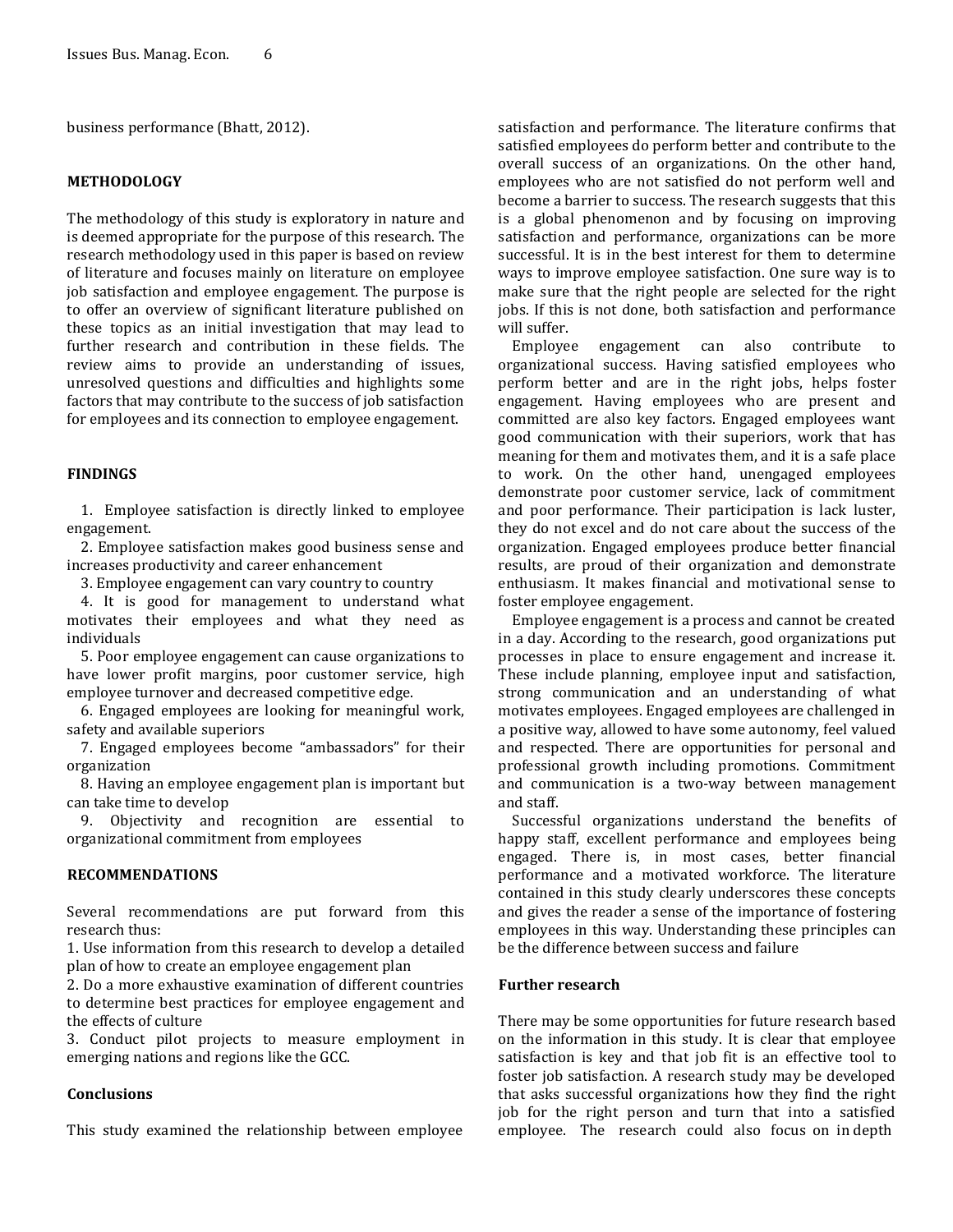strategies that employers use to increase satisfaction.

There may also be a need to further examine the cultural effects of employee engagement and determine the positive and negative cultural environments role. This would be beneficial in areas where there has been some negative response by organizations to employee engagement. The Gulf Cooperative Countries may be an interesting research area. There has been resistance to these changes and there may be an opportunity to educate the region in a positive way.

Finally, there is another opportunity for research based on the process of developing an employee engagement plans for an organization. This could come from a more exhaustive research of how exactly organizations have embraced employee engagement, developed effective plans and continued to improve as needed. Other organizations and the academic community could also benefit from this research**.**

#### **Competing interests**

The author declare that they have no competing interests

#### **REFERENCES**

- Al Ahmadi H (2009). Factors affecting performance of hospital nurses in Riyadh Region, Saudi Arabia. Int. J. Health Care Quality Assurance, 22 (1):40-54. [Crossref](http://dx.doi.org/10.1108/09526860910927943)
- Albdour A, Altarawneh I (2012).Corporate Social Responsibility and Employee Engagement in Jordan. Int. J. Bus. Manag.; 7 (16):89-105.
- Aris NM (2007). SMEs: building blocks for economic growth. J. Department of Statistics Malaysia, 1:1-14.
- Armstrong JS, Overton TS (1977). Estimating non-response bias in mail surveys. J. Mark. Res., 24: 396-402. Crossref
- Behery MH (2009). Person/organisation job-fitting and affective commitment to the organisation: Perspectives from the UAE. Cross Cultural Management: An Int. J. 16 (2):179-196.
- Blessing W (2006). Employee Engagement Report 2006 BlessingWhite, Inc. Princeton, New Jersey. [Online]Available: www.blessingwhite.com (November 15, 2008)
- Blessing W (2008). The Employee Engagement Equation in India. Presented by BlessingWhite and HRAnexi. [Online] Available: www.blessingwhite.com (November 15, 2008)
- Caldwell DF, O"Reilly CA III (1990). Measuring person-job fit with a profile comparison process. J. Appl. Psychol., 75:648–65[7.Crossref](http://dx.doi.org/10.1037/0021-9010.75.6.648)
- Campbell JP (1999). The definition and measurement of performance in the new age. In D. R. Ilgen& E. D. Pulakos (Eds.), The changing nature of performance: Implications for staffing, motivation, and development San Francisco: Jossey-Bass. 399-429.

Campbell JP (1990). Modeling the performance prediction

problem in industrial and organisational psychology. In

- Dunnette MD, Hough LM (Eds.), Handbook of industrial and organisational psychology. Palo Alto: Consulting Psychologists Press. 1:687-732.
- Campbell JP, McCloy RA, Oppler SH, Sager CE (1993). A theory of performance. In E. Schmitt, W. C. Borman, & Associates (Eds.), Personnel selection in organisations San Francisco: Jossey-Bass. pp 35–70.
- Deros BM, Yusof SM, Salleh AM (2006). A benchmarking implementation framework for automotive manufacturing SMEs. Benchmarking: An Int. J., 13 (4):396 – 430.
- Dessler G (2011). Human Resource management. (12th ed.). Prentice-Hall, USA.
- Edwards JR (1996). An examination of competing versions of the person–environment fit approach to stress. Acad. Manag. J., 39:292-339[.Crossref](http://dx.doi.org/10.2307/256782)
- Erdogan B, Bauer TN (2005). Enhancing Career Benefits of Employee Proactive Personality: The Role of Fit with Jobs and Organisations. Personnel Psychol., 58:859- 89[1.Crossref](http://dx.doi.org/10.1111/j.1744-6570.2005.00772.x)
- Eysenck M (1998). Psychology: an integrated approach. New York: Addison-Wesley Longman Ltd.
- Greenberg J. (2002). Time urgency and job performance: Field evidence of an interactionist perspective. J. Appl. Soc. Psychol., 32:1964–197[3.Crossref](http://dx.doi.org/10.1111/j.1559-1816.2002.tb00267.x)
- Greguras GJ, Diefendorff JM (2009), "Different fits satisfy different needs: linking person-environment fit to employee commitment and performance using selfdetermination theory", J. Appl. Psychol., 94 (2):465-477. **[Crossref](http://dx.doi.org/10.1037/a0014068)**
- Gu Z, Chi RSS (2009). Drivers of job satisfaction as related to work performance in Macao casino hotels: An investigation based on employee survey. Int. J. Contemporary Hospitality Manag., 21 (5):561- 57[8.Crossref](http://dx.doi.org/10.1108/09596110910967809)
- Jaramilloa F, Mulki JP, Marshall GW (2005). A meta-analysis of the relationship between organisational commitment and salesperson job performance: 25 years of research. J. Bus. Res., 58:705-71[4.Crossref](http://dx.doi.org/10.1016/j.jbusres.2003.10.004)
- Karatepea OM, Uludagb O, Menevisc I, Hadzimehmedagicc L, Baddarc L (2006). The effects of selected individual characteristics on frontline employee performance and job satisfaction. Tourism Manag., 27:547–560[. Crossref](http://dx.doi.org/10.1016/j.tourman.2005.02.009)
- Kilchyk I (2009). A study of person-job fit in front office employees in mid-western hotels. (Master"s Thesis). Retrieved from ProQuest Dissertations and Theses database. (AAT 1469987).
- Kristof-Brown AL, Zimmerman RD, Johnson EC (2005). Consequences of individuals" fit at work: A meta-analysis of person–job, person–organisation, person–group, and person–supervisor fit. Personnel Psychology, 58 (2):281– 342.
- Lado AA, Wilson CM (1994). Human resource systems and sustained competitive advantage: A competency-based perspective. Acad. Manag. Rev., 19:699-727. Crossref